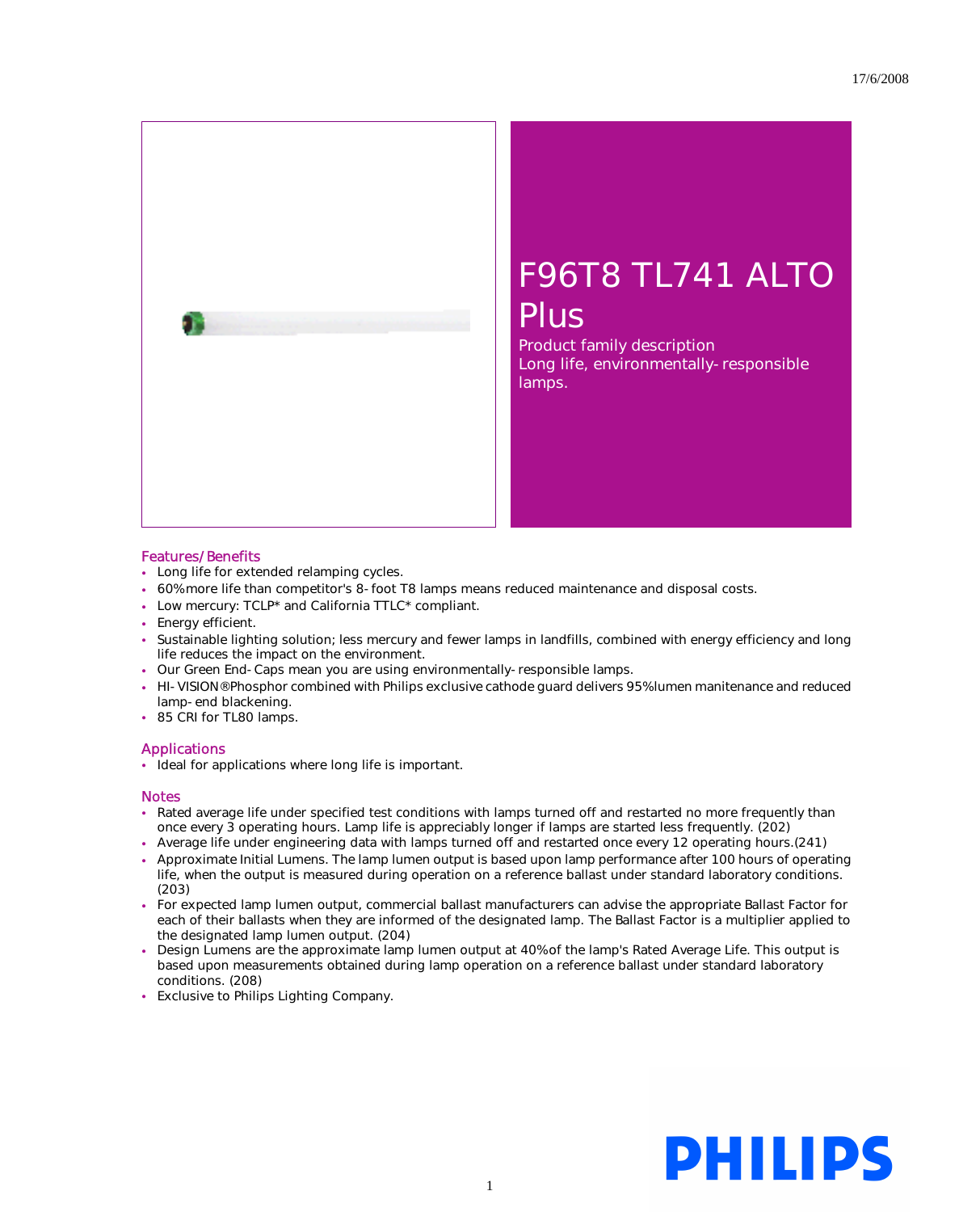| Product data                 |                                     |
|------------------------------|-------------------------------------|
| Product Number               | 388066                              |
| Full product name            | F96T8 TL741 ALTO Plus               |
| Ordering Code                | F96T8/TL741/PLUS/ALTO               |
| Pack type                    | 1 Lamp                              |
| Pieces per Sku               | $\mathbf{1}$                        |
| Skus/Case                    | 24                                  |
| Pack UPC                     | 046677388065                        |
| EAN2US                       |                                     |
| Case Bar Code                | 50046677388060                      |
| Successor Product number     |                                     |
| Base                         | Single Pin [Single Pin Fluorescent] |
| <b>Base Information</b>      | <b>Green Base</b>                   |
| <b>Bulb</b>                  | T <sub>8</sub>                      |
| Packing Type                 | 1LP [1 Lamp]                        |
| Packing Configuration        | 24                                  |
| Type                         | <b>F96T8</b>                        |
| Feature                      | <b>ALTO® Plus</b>                   |
| Rated Avg. Life [3 hr Start] | 24000 hr                            |
| Rated Avg Life [12 Hr Start] | 30000 hr                            |
| Ordering Code                | F96T8/TL741/PLUS/ALTO               |
| Pack UPC                     | 046677388065                        |
| Case Bar Code                | 50046677388060                      |
| <b>Energy Saving</b>         | <b>Energy Saving</b>                |
| Watts                        | 59W                                 |
| Mercury (Hg) Content         | 4.4 mg                              |
| Picogram per Lumen Hour      | 35 p/LuHr                           |
| Color Code                   | TL741 [CCT of 4100K]                |
| Color Rendering Index        | 78 Ra8                              |
| <b>Color Designation</b>     | TL741                               |
| Color Temperature            | 4100K                               |
| <b>Initial Lumens</b>        | 5700 Lm                             |
| Design Mean Lumens           | 5190 Lm                             |
| Nominal Length [inch]        | 96                                  |
| <b>Product Number</b>        | 388066                              |